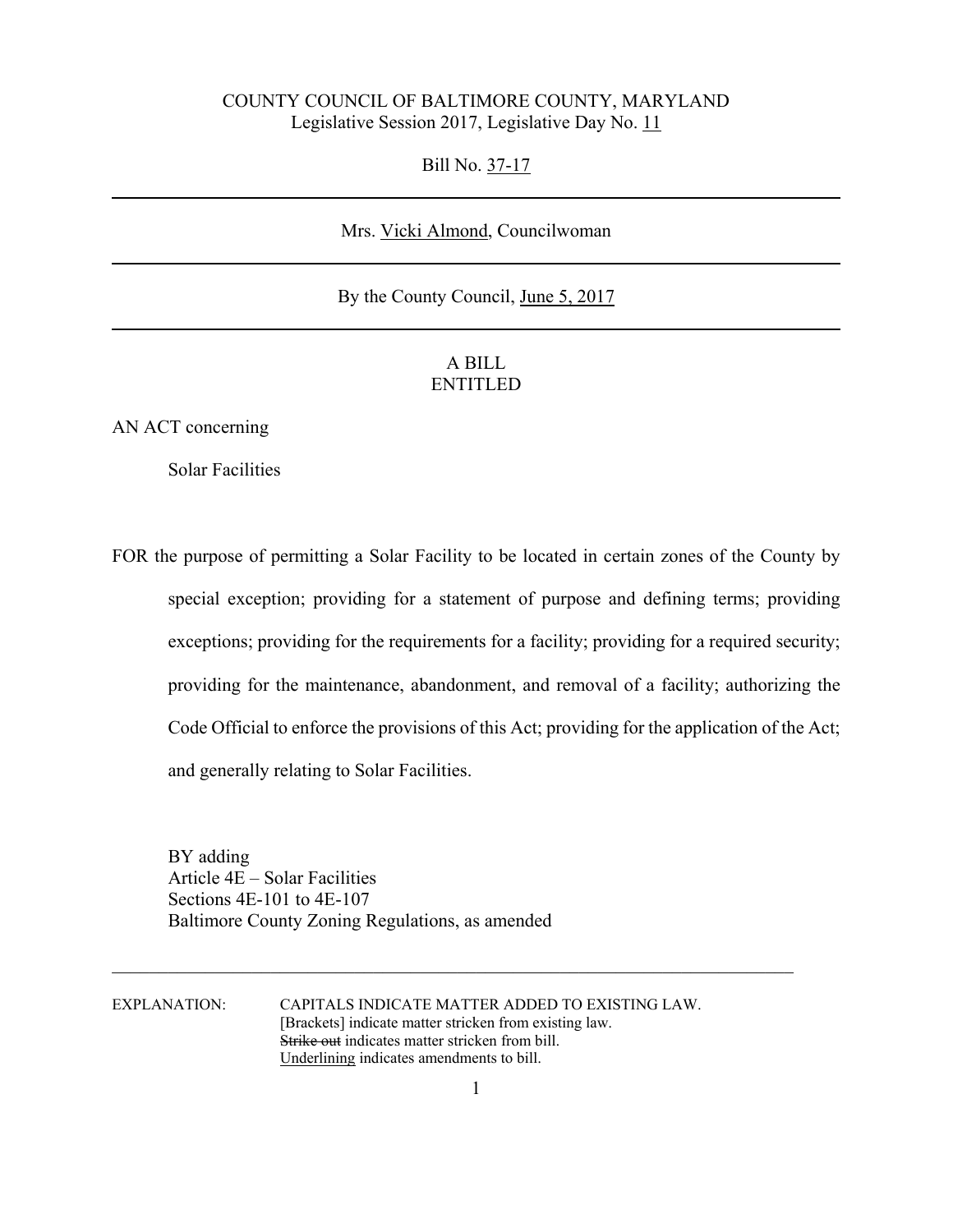BY repealing and re-enacting, with amendments Article 5 – Administration and Enforcement Section 502.1.I. Baltimore County Zoning Regulations, as amended

| $\mathbf{1}$   | SECTION 1. BE IT ENACTED BY THE COUNTY COUNCIL OF BALTIMORE                     |
|----------------|---------------------------------------------------------------------------------|
| $\overline{2}$ | COUNTY, MARYLAND, that the Baltimore County Zoning Regulations read as follows: |
| 3              |                                                                                 |
| $\overline{4}$ | <b>ARTICLE 4E</b>                                                               |
| 5              | <b>SOLAR FACILITIES</b>                                                         |
| 6              | §4E-101. PURPOSE AND DEFINITIONS.                                               |
| 7              | §4E-101.1. PURPOSE.                                                             |
| 8              | SOLAR ENERGY IS RECOGNIZED AS AN ABUNDANT, RENEWABLE, AND                       |
| 9              | ENVIRONMENTALLY SUSTAINABLE SOURCE OF ELECTRICITY GENERATION THAT               |
| 10             | WILL LEAD TO GREATER LOCAL GRID RESILIENCY AND SECURITY, AND PRODUCE            |
| 11             | CLEAN, RENEWABLE ENERGY AND REDUCE AIR AND WATER POLLUTION CAUSED               |
| 12             | BY THE BURNING OF TRADITIONAL FOSSIL FUELS. THE PURPOSE AND INTENT OF           |
| 13             | THIS ARTICLE IS TO PERMIT SOLAR FACILITIES IN PARTS OF THE RURAL AND            |
| 14             | COMMERCIAL AREAS OF THE COUNTY BY SPECIAL EXCEPTION, AND TO BALANCE             |
| 15             | THE BENEFITS OF SOLAR ENERGY PRODUCTION WITH ITS POTENTIAL IMPACT               |
| 16             | UPON THE<br>COUNTY'S LAND USE POLICIES BY ENSURING SUFFICIENT                   |
| 17             | SAFEGUARDS ARE IN PLACE TO PROTECT THE COUNTY'S COMMUNITIES AND ITS             |
| 18             | AGRICULTURAL LAND, FORESTS, WATERWAYS AND OTHER NATURAL                         |
| 19             | <b>RESOURCES.</b>                                                               |

2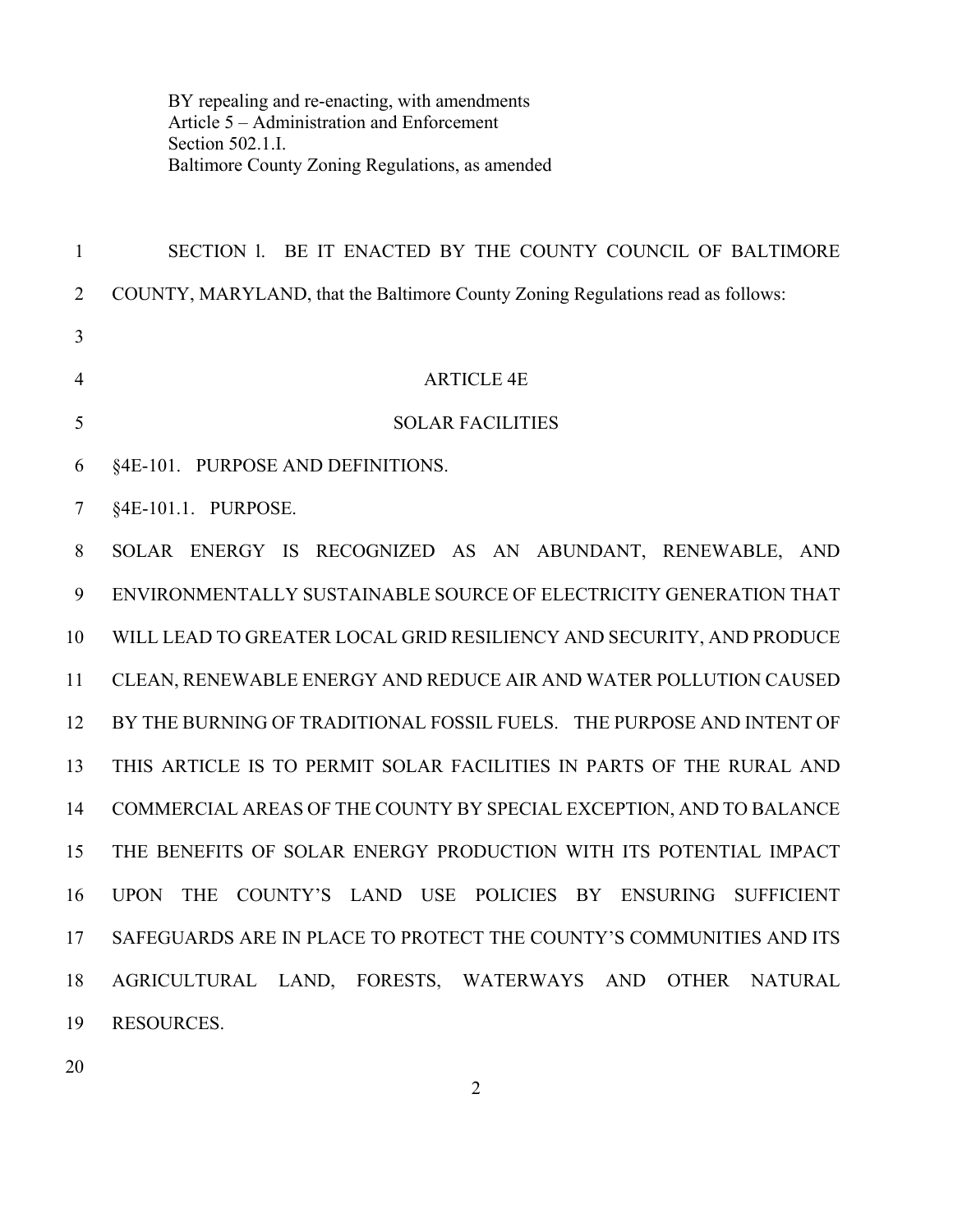1 §4E-101.2. DEFINITIONS.

2 AS USED IN THIS ARTICLE, THE FOLLOWING TERMS HAVE THE MEANINGS 3 INDICATED:

4 A. "SOLAR FACILITY" MEANS A FACILITY THAT INCLUDES A SERIES OF ONE OR 5 MORE SOLAR COLLECTOR PANELS OR SOLAR ENERGY SYSTEMS THAT ARE 6 PLACED IN AN AREA ON A TRACT OF LAND FOR THE PURPOSE OF GENERATING 7 PHOTOVOLTAIC POWER FOR COMMERCIAL USE. THE TERM INCLUDES A SOLAR 8 POWER PLANT OR SOLAR PHOTOVOLTAIC FARM.

9 B. "COMMERCIAL USE" MEANS THE TRANSFER TO THE ELECTRICAL POWER GRID 10 OF ENERGY PRODUCED BY A SOLAR FACILITY FOR SALE BY ENERGY SUPPLIERS 11 TO CONSUMERS.

12

13 §4E-102. LOCATION OF SOLAR FACILITIES.

14 A. SUBJECT TO PARAGRAPH B, A SOLAR FACILITY IS PERMITTED ONLY BY

15 SPECIAL EXCEPTION IN THE R.C.2, R.C.3, R.C.4, R.C.5, R.C.6, R.C.7, R.C.8, B.L., B.M.,

16 M.R., M.L.R., AND M.H. ZONES OF THE COUNTY.

17 B. THE ALLOCATION OF LAND FOR SOLAR FACILITIES IN THE COUNTY IS

18 LIMITED TO THE FOLLOWING:

19 1. THE MAXIMUM AREA PERMITTED FOR A SINGLE SOLAR FACILITY IS 20 THE AMOUNT OF ACREAGE THAT PRODUCES NO MORE THAN TWO MEGAWATTS 21 ALTERNATING CURRENT (AC) OF ELECTRICITY.

22 22 2. NO MORE THAN TEN (10) SOLAR FACILITIES MAY LOCATED IN A 23 COUNCILMANIC DISTRICT.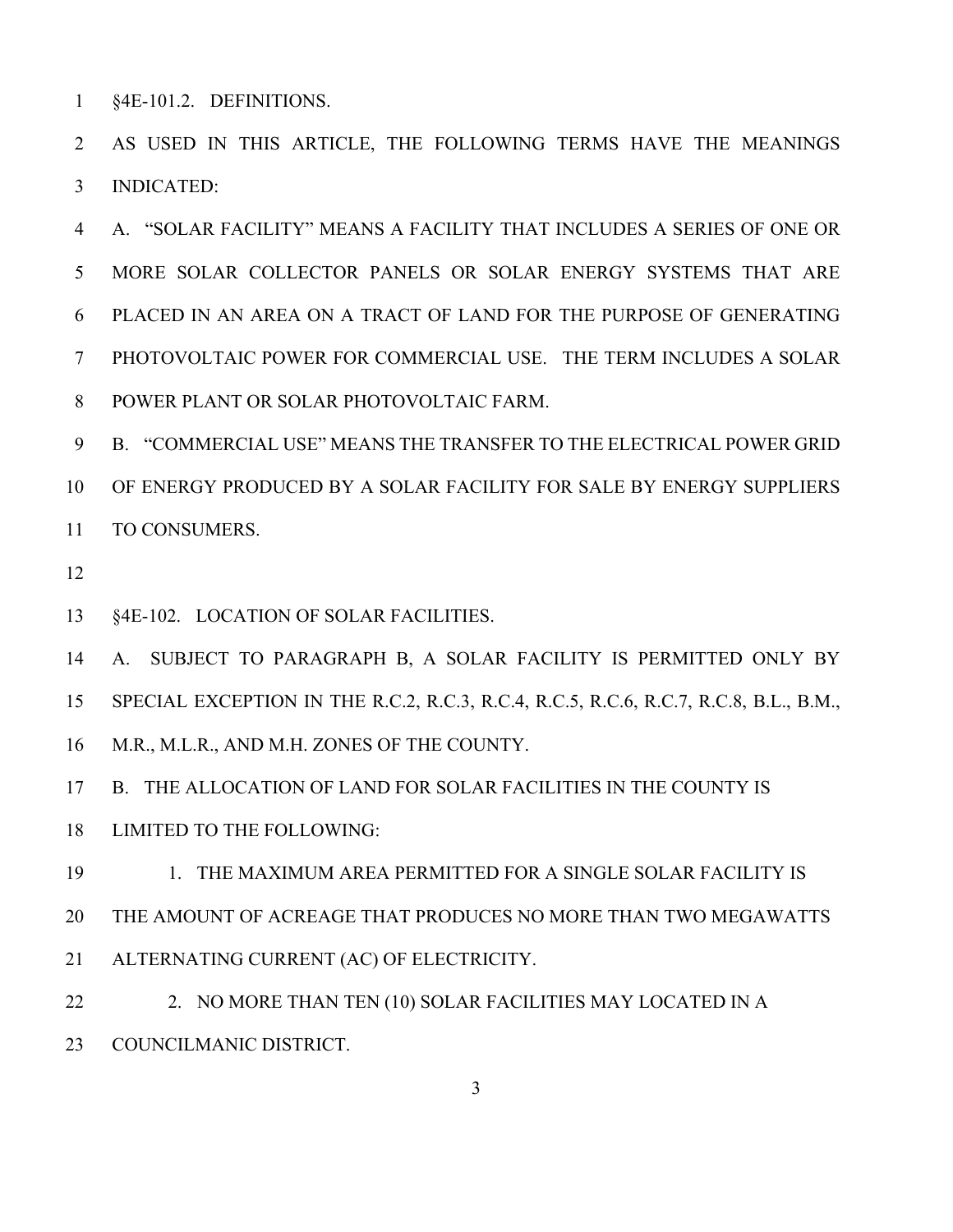1 3. THE DIRECTOR OF PERMITS, APPROVALS AND INSPECTIONS SHALL 2 MAINTAIN A RECORD OF ALL PERMITS ISSUED FOR A SOLAR FACILITY IN THE 3 COUNTY, INCLUDING THE LOCATION AND COUNCILMANIC DISTRICT FOR EACH 4 SUCH FACILITY, AND SHALL KEEP A CURRENT ACCOUNTING OF THE NUMBER OF 5 FACILITIES IN EACH COUNCILMANIC DISTRICT UNDER THIS PARAGRAPH.

6 4. UPON REACHING THE THRESHOLD OF TEN (10) SOLAR FACILITIES IN A 7 COUNCILMANIC DISTRICT, NO ADDITIONAL PERMITS SHALL BE ISSUED FOR A 8 SOLAR FACILITY IN THAT DISTRICT UNLESS AN EXISTING FACILITY PREVIOUSLY 9 APPROVED UNDER THIS ARTICLE HAS BEEN REMOVED PURSUANT TO SECTION 4E-107.

11

12 §4E-103. EXCEPTION.

13 THIS ARTICLE DOES NOT APPLY TO:

14 1. A SOLAR FACILITY LOCATED IN A YARD AREA, BUILDING, OR

15 STRUCTURE THAT IS ACCESSORY TO A PRINCIPAL RESIDENTIAL,

16 AGRICULTURAL, COMMERCIAL OR INSTITUTIONAL USE;

17 2. A SOLAR FACILITY ON FEDERAL, STATE OR LOCAL GOVERNMENT-

18 OWNED OR LEASED LAND THAT PRODUCES ENERGY FOR GOVERNMENT USE; OR

19 3. A SOLAR FACILITY THAT USES AT LEAST 66% OF THE ENERGY

20 GENERATED BY THE FACILITY FOR AGRICULTURAL USES.

21

22 §4E-104. REQUIREMENTS.

23 A. A SOLAR FACILITY LOCATED IN AN R.C. ZONE IS SUBJECT TO THE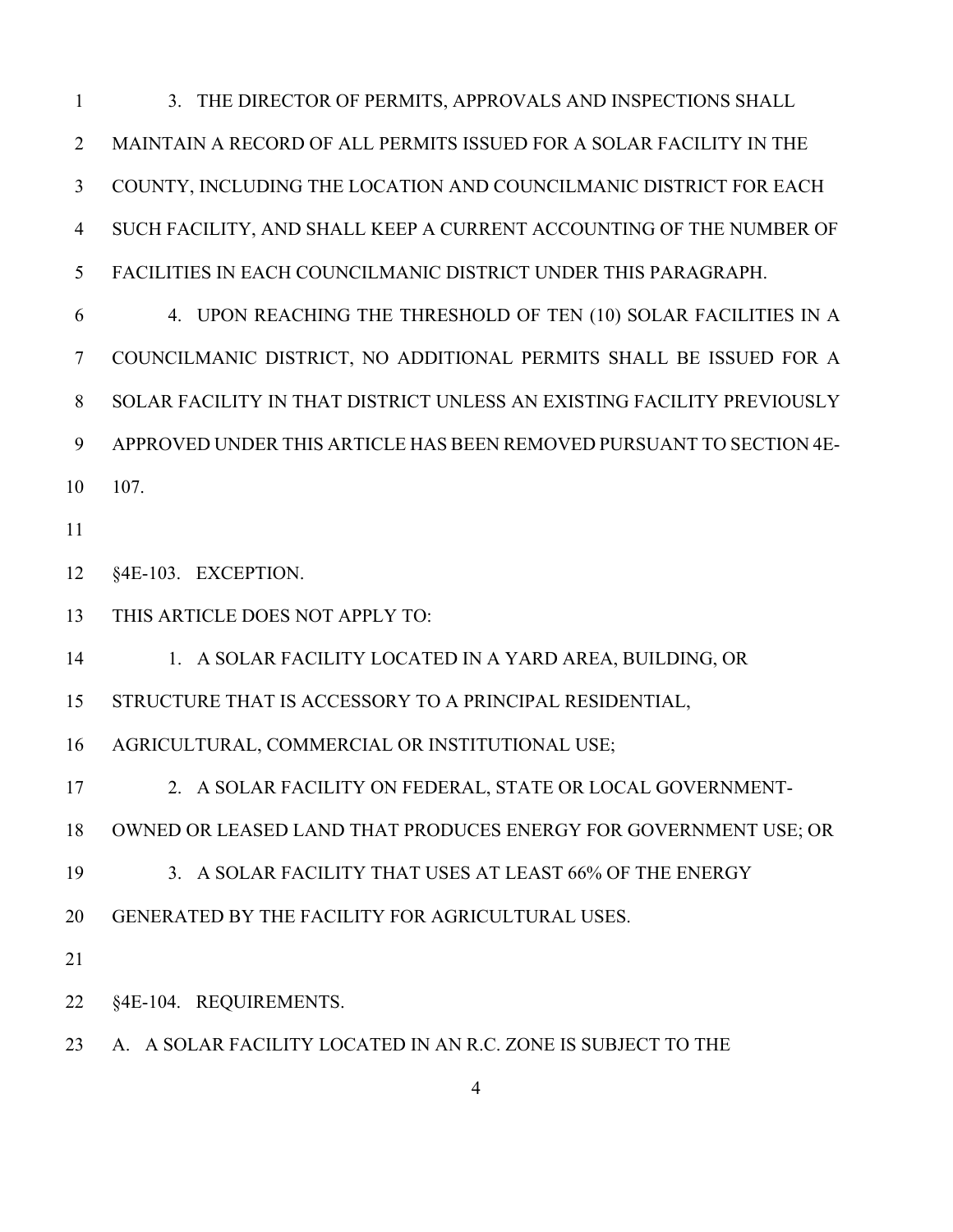1 FOLLOWING REQUIREMENTS:

2 1. THE LAND ON WHICH A SOLAR FACILITY IS PROPOSED MAY NOT BE 3 ENCUMBERED BY AN AGRICULTURAL PRESERVATION EASEMENT, AN 4 ENVIRONMENTAL PRESERVATION EASEMENT, OR A RURAL LEGACY EASEMENT. 5 2. THE LAND ON WHICH A SOLAR FACILITY IS PROPOSED MAY NOT BE 6 LOCATED IN A BALTIMORE COUNTY HISTORIC DISTRICT OR ON A PROPERTY 7 THAT IS LISTED ON THE BALTIMORE COUNTY FINAL LANDMARKS LIST. 8 3. THE PORTION OF LAND ON WHICH A SOLAR FACILITY IS PROPOSED 9 MAY NOT BE IN A FOREST CONSERVATION EASEMENT, OR BE IN A DESIGNATED 10 CONSERVANCY AREA IN AN R.C.4 OR R.C.6 ZONE. 11 4. ABOVEGROUND COMPONENTS OF THE SOLAR FACILITY, INCLUDING 12 SOLAR COLLECTOR PANELS, INVERTERS, AND SIMILAR EQUIPMENT, MUST BE 13 SET BACK A MINIMUM OF 50 FEET FROM THE TRACT BOUNDARY. THIS 14 SETBACK DOES NOT APPLY TO THE INSTALLATION OF THE ASSOCIATED 15 LANDSCAPING, SECURITY FENCING, WIRING, OR POWER LINES. 16 5. A STRUCTURE MAY NOT EXCEED 20 FEET IN HEIGHT. 17 6. A LANDSCAPING BUFFER SHALL BE PROVIDED AROUND THE 18 PERIMETER OF ANY PORTION OF A SOLAR FACILITY THAT IS VISABLE FROM AN 19 ADJACENT RESIDENTIALLY USED PROPERTY OR A PUBLIC STREET. SCREENING 20 OF STATE AND LOCAL SCENIC ROUTES AND SCENIC VIEWS IS REQUIRED IN 21 ACCORDANCE WITH THE BALTIMORE COUNTY LANDSCAPE MANUAL. 22 7. SECURITY FENCING SHALL BE PROVIDED BETWEEN THE LANDSCAPING 23 BUFFER AND THE SOLAR FACILITY.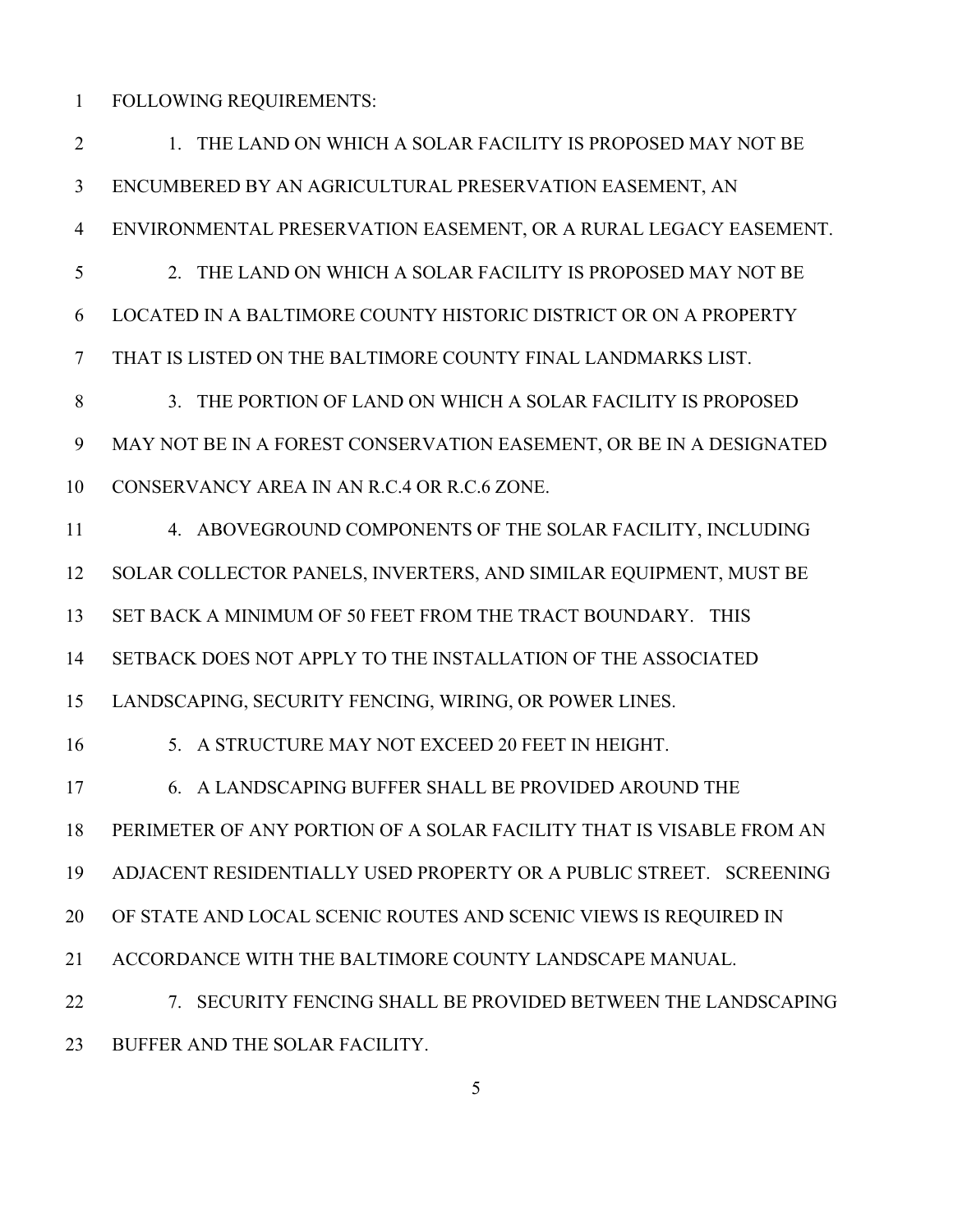1 8. A SOLAR COLLECTOR PANEL OR COMBINATION OF SOLAR COLLECTOR 2 PANELS SHALL BE DESIGNED AND LOCATED IN AN ARRANGEMENT THAT 3 MINIMIZES GLARE OR REFLECTION ONTO ADJACENT PROPERTIES AND 4 ADJACENT ROADWAYS, AND DOES NOT INTERFERE WITH TRAFFIC OR CREATE A 5 SAFETY HAZARD.

6 9. A PETITIONER SHALL COMPLY WITH THE PLAN REQUIREMENTS OF 7 SECTION 33-3-108 OF THE COUNTY CODE.

8 10. IN GRANTING A SPECIAL EXCEPTION, THE ADMINISTRATIVE LAW 9 JUDGE, OR BOARD OF APPEALS ON APPEAL, MAY IMPOSE CONDITIONS OR 10 RESTRICTIONS ON THE SOLAR FACILITY USE AS NECESSARY TO PROTECT THE 11 ENVIRONMENT AND SCENIC VIEWS, AND TO LESSEN THE IMPACT OF THE 12 FACILITY ON THE HEALTH, SAFETY, AND GENERAL WELFARE OF SURROUNDING 13 RESIDENTIAL PROPERTIES AND COMMUNITIES, TAKING INTO ACCOUNT SUCH 14 FACTORS AS THE TOPOGRAPHY OF ADJACENT LAND, THE PRESENCE OF 15 NATURAL FOREST BUFFERS, AND PROXIMITY OF STREAMS AND WETLANDS. 16 B. THE REQUIREMENTS OF SUBPARAGRAPHS A.6, A.7, A.8 AND A.10 SHALL 17 APPLY TO A SOLAR FACILITY LOCATED IN A BUSINESS OR MANUFACTURING 18 ZONE.

19

20 § 4E-105. REQUIRED SECURITY.

21 A. AN APPLICANT FOR A BUILDING PERMIT FOR A SOLAR FACILITY SHALL 22 PROVIDE A SECURITY BOND OR EQUIVALENT FINANCIAL SECURITY IN THE FORM 23 AND AMOUNT DETERMINED BY THE COUNTY ADMINISTRATIVE OFFICER.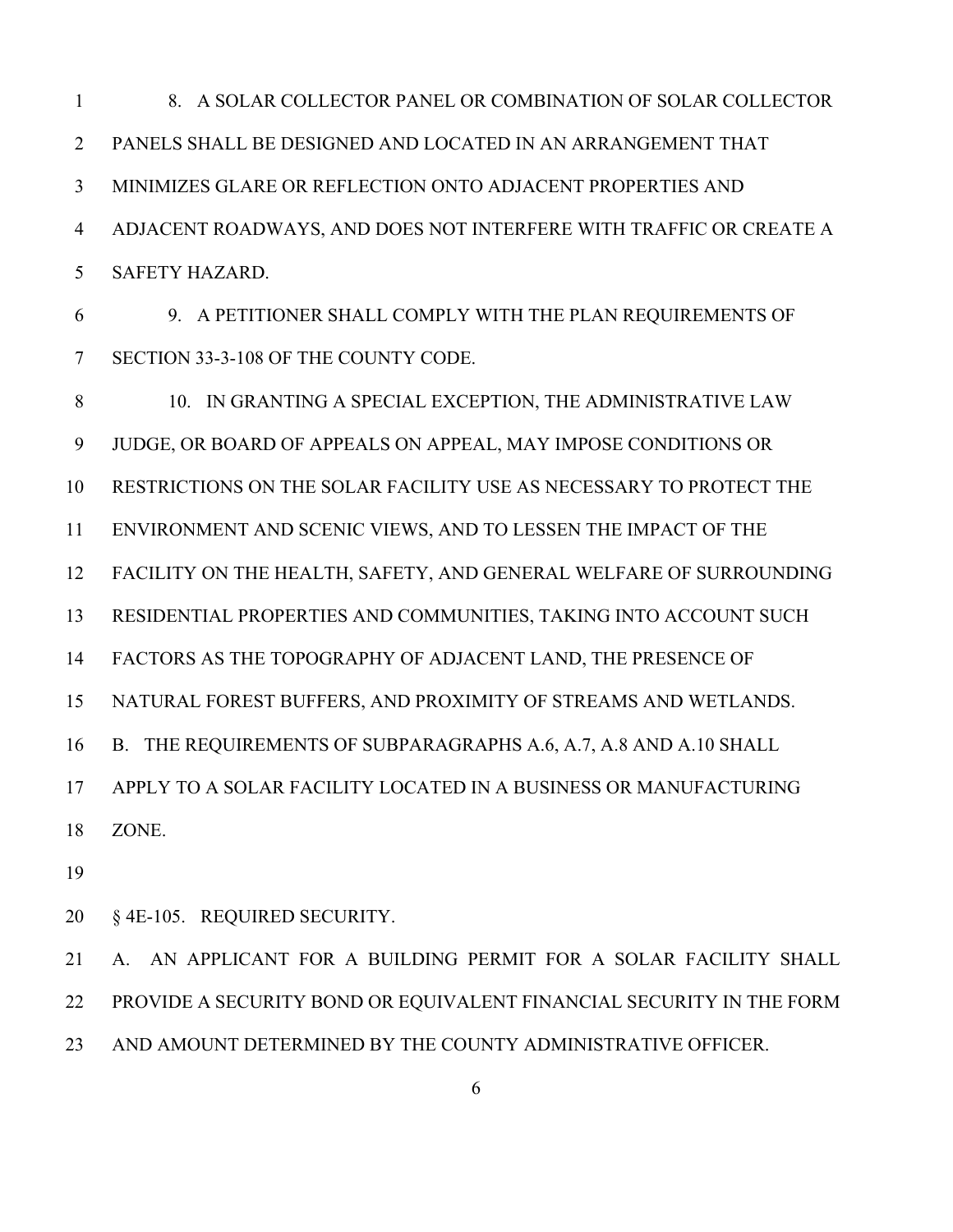1 B. THE CODE OFFICIAL MAY USE THE BOND TO PROCURE THE REPAIR OF ANY 2 UNSAFE OR HAZARDOUS CONDITIONS UNDER SECTION 4E-106 OR REMOVAL OF A 3 SOLAR FACILITY UNDER SECTION 4E-107, IN ACCORDANCE WITH SECTION 3-6-402 4 OF THE COUNTY CODE.

5

6 §4E-106. MAINTENANCE.

7 A. ALL PARTIES HAVING A LEASE OR OWNERSHIP INTEREST IN A SOLAR 8 FACILITY ARE RESPONSIBLE FOR THE MAINTENANCE OF THE FACILITY.

9 B. MAINTENANCE SHALL INCLUDE PAINTING, STRUCTURAL REPAIRS, 10 LANDSCAPE BUFFERS AND VEGETATION UNDER AND AROUND SOLAR PANEL 11 STRUCTURES, AND INTEGRITY OF SECURITY MEASURES. ACCESS TO THE 12 FACILITY SHALL BE MAINTAINED IN A MANNER ACCEPTABLE TO THE FIRE 13 DEPARTMENT. THE OWNER, OPERATOR, OR LESSEE ARE RESPONSIBLE FOR THE 14 COST OF MAINTAINING THE FACILITY AND ANY ACCESS ROADS.

15 C. APPROPRIATE VEGETATION IS PERMITTED UNDER AND AROUND THE SOLAR 16 COLLECTOR PANELS, AND THE TRACT MAY BE USED FOR ACCESSORY 17 AGRICULTURAL PURPOSES, INCLUDING GRAZING OF LIVESTOCK, APICULTURE, 18 AND SIMILAR USES.

19 D. THE PROVISIONS ON THIS SECTION SHALL BE ENFORCED IN ACCORDANCE 20 WITH ARTICLE 3, TITLE 6 OF THE COUNTY CODE.

21

22 §4E-107. ABANDONMENT; REMOVAL.

23 A. A SOLAR FACILITY THAT HAS REACHED THE END OF ITS USEFUL LIFE OR HAS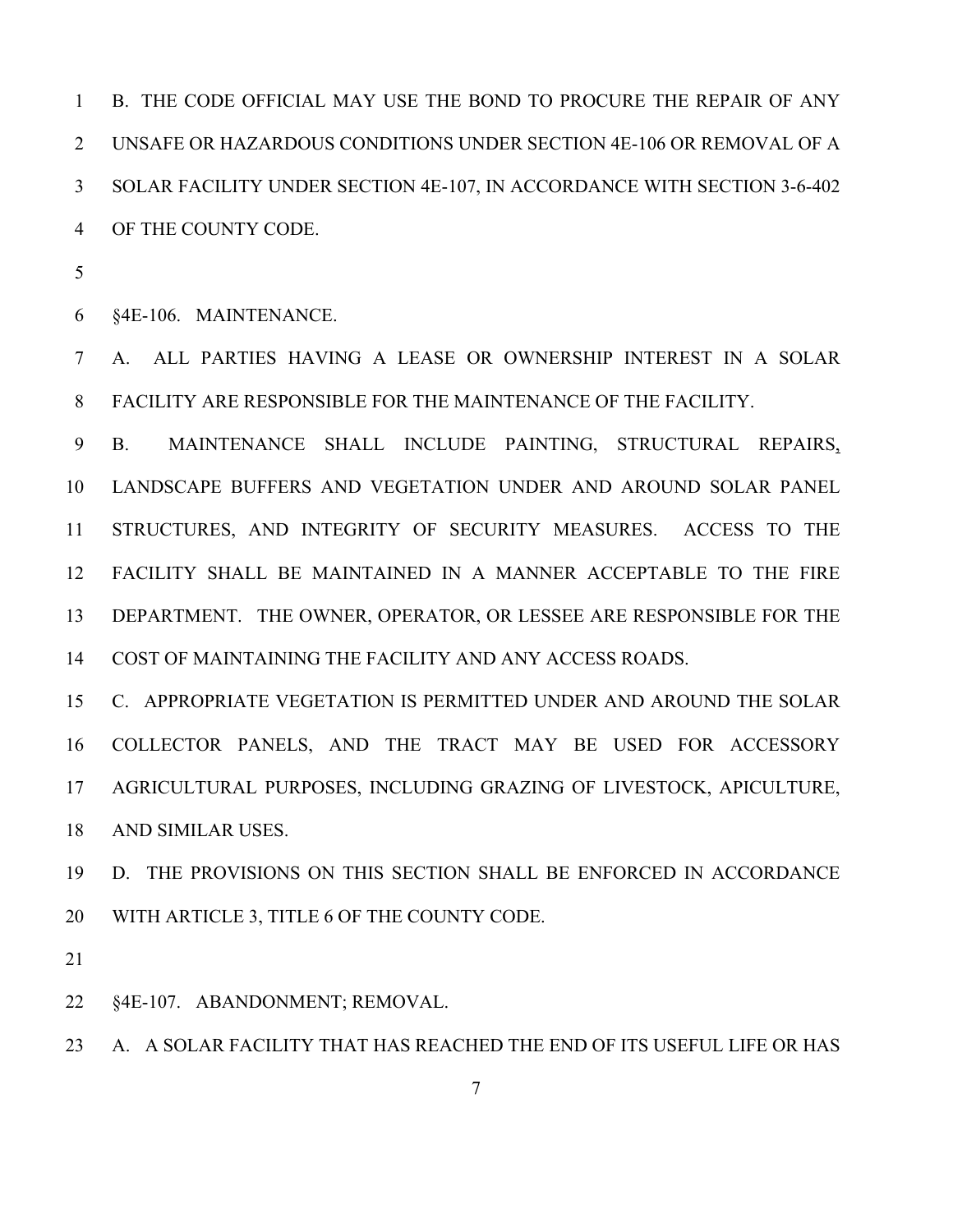1 BEEN ABANDONED SHALL BE REMOVED. THE OWNER OR OPERATOR SHALL 2 PHYSICALLY REMOVE THE INSTALLATION NO MORE THAN 150 DAYS AFTER THE 3 DATE OF DISCONTINUED OPERATIONS. THE OWNER OR OPERATOR SHALL 4 NOTIFY THE COUNTY BY CERTIFIED MAIL OF THE PROPOSED DATE OF 5 DISCONTINUED OPERATIONS AND PLANS FOR REMOVAL.

6 B. REMOVAL SHALL CONSIST OF THE:

7 1. PHYSICAL REMOVAL OF ALL SOLAR ENERGY SYSTEMS, STRUCTURES, 8 EQUIPMENT, SECURITY BARRIERS AND TRANSMISSION LINES FROM THE SITE; 9 2. DISPOSAL OF ALL SOLID AND HAZARDOUS WASTE IN ACCORDANCE 10 WITH LOCAL, STATE, AND FEDERAL WASTE DISPOSAL REGULATIONS; AND 11 3. STABILIZATION OR RE-VEGETATION OF THE SITE AS NECESSARY TO 12 MINIMIZE EROSION. 13 C. IF THE OWNER OR OPERATOR FAIL TO REMOVE THE FACILITY WITHIN 150 14 DAYS OF ABANDONMENT, THE COUNTY RETAINS THE RIGHT TO ENTER AND 15 REMOVE THE FACILITY. AS A CONDITION OF SPECIAL EXCEPTION APPROVAL, 16 THE PETITIONER AND LANDOWNER AGREE TO ALLOW ENTRY TO REMOVE AN 17 ABANDONED FACILITY.

18 D. THE CODE OFFICIAL MAY ISSUE A CITATION TO THE OWNER OR OPERATOR 19 FOR REMOVAL OF A SOLAR FACILITY IF:

20 1. THE CODE OFFICIAL DETERMINES THAT THE SOLAR FACILTY HAS NOT 21 BEEN IN ACTUAL AND CONTINUOUS USE FOR 12 CONSECUTIVE MONTHS;

22 22 2. THE OWNER OR OPERATOR FAILED TO CORRECT AN UNSAFE OR 23 HAZARDOUS CONDITION OR FAILED TO MAINTAIN THE SOLAR FACILITY UNDER